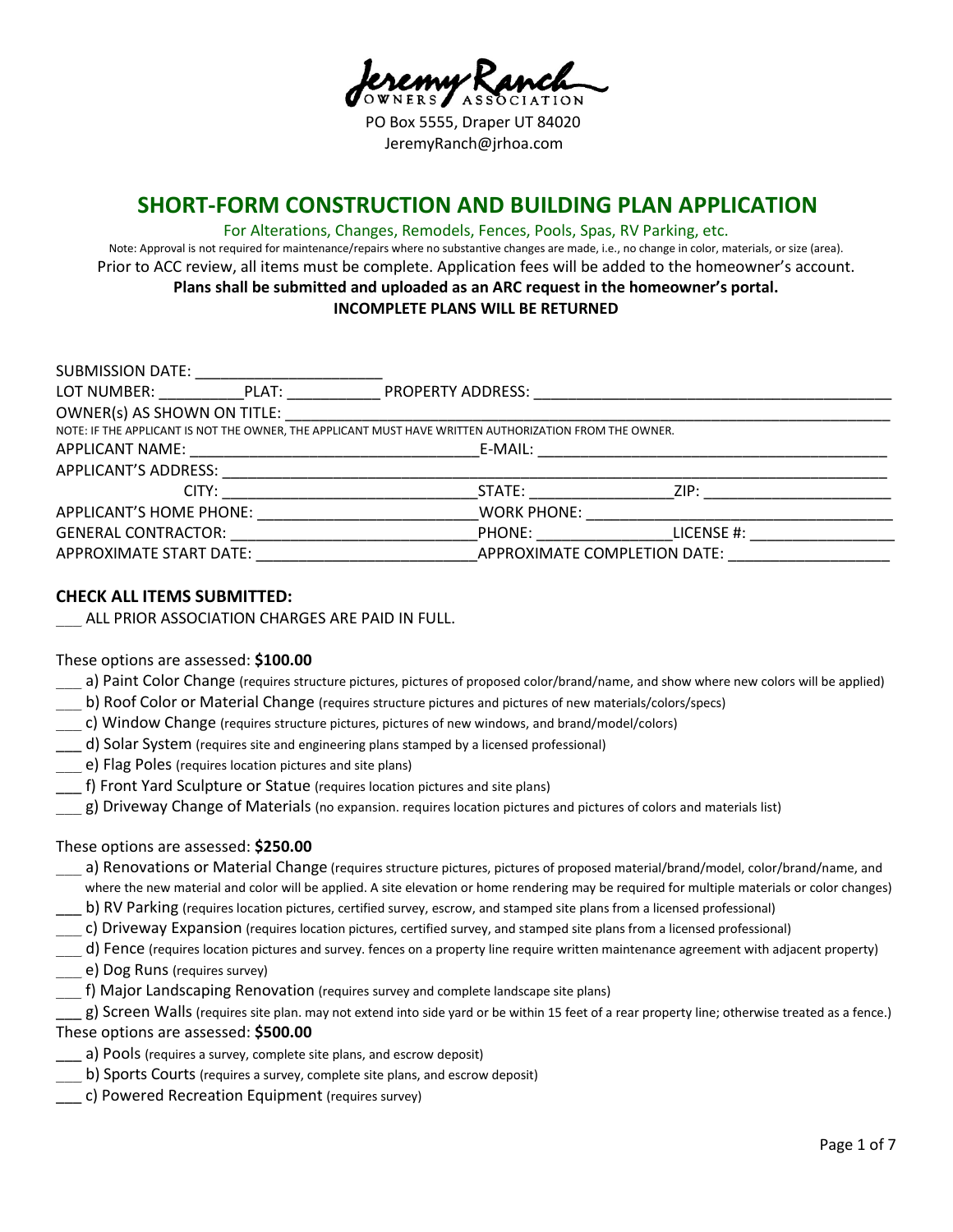MEETS COMMUNITY [ARCHITECTURAL DESIGN GUIDELINES](https://jrhoa.com/pdfs/JROA-Architectural-Guidelines.pdf) All violations of the Association Architectural Design Guidelines must be listed and clearly demonstrate that the purposes of the Design Guide shall not be circumvented through the granting of a variance. Violations may be rejected by the Architutal Committee or brought to the Board of Trustees where a final decision must be made.

\_\_\_\_\_\_\_\_\_\_\_\_\_\_\_\_\_\_\_\_\_\_\_\_\_\_\_\_\_\_\_\_\_\_\_\_\_\_\_\_\_\_\_\_\_\_\_\_\_\_\_\_\_\_\_\_\_\_\_\_\_\_\_\_\_\_\_\_\_\_\_\_\_\_\_\_\_\_\_\_\_\_\_\_\_\_\_\_\_\_\_\_\_\_\_\_\_\_\_\_\_\_\_\_\_\_\_\_\_\_\_

EXECUTED [ACKNOWLEDGEMENT AND AGREEMENT](https://jrhoa.com/wp-content/uploads/2020/09/JROA-Acknowledgement-and-Agreement-for-all-Const-09.11.20.pdf) FOR ALL CONSTRUCTION PROJECTS

# \_\_\_ **FOR POOLS, SPORTS COURTS & RV PARKING,** THE FOLLOWING IS REQUIRED:

- AN<ESCROW AGREEMENT> & DEPOSIT OF \$5,000.00, MAY BE REQUIRED AFTER PLANS ARE REVIEWED. (Note: If a check is returned, a STOP WORK order will be issued as well as return check fees assessed against the Owner) ELECTRONIC PLANS STAMPED BY A LICENSED ARCHITECT OR ENGINEER.
- \_\_\_ CERTIFIED SURVEY, STAMPED BY LICENSED SURVEYOR (No copies of signatures are Permitted).
- ALL PROPERTY CORNERS MUST BE STAKED BY A LICENSED SURVEYOR PRIOR TO APPROVAL.
- FOR **SWIMMING POOLS ONLY**, ORANGE BARRIER CONSTRUCTION FENCING MUST BE INSTALLED AROUND THE CONSTRUCTION AREA.

\_\_\_ **FOR POOLS, SPORTS COURTS, MAJOR EXTERIOR RENOVATIONS, RV PARKING, DRIVEWAY EXPANSION, AND MAJOR LANDSCAPING RENOVATIONS**, A SITE DEVELOPMENT PLAN MUST BE SUBMITTED, AND DRAWN TO SCALE INCLUDING THE FOLLOWING:

- North arrow, Scale of the plan, Survey Benchmark, Elevation of main floor and curb at the center of building frontage.
- All property lines with dimensions, and all easements of record with dimensions.
- \_\_\_ Curb line of all streets fronting lot and distance from the back of curb to front property line.
- Show the location of the home on the lot (building footprint), including roofs, decks, walkways, driveways, and new addition.
- Show building setbacks from property lines: front: front: front: fight side: fight side:  $\qquad \qquad$ , rear:

For LANDSCAPING, show changes including irrigation, plant materials, and ground covers. Show any material changes to grading and drainage. Show all existing downspout and foundation drains, and any changes to the same. Show location of any retaining walls or other retention structures (Note: All retaining structures and or fences must be placed entirely on your lot unless you obtain an easement agreement with the neighboring property for such structure. The easement agreement will be subject to JROA approval.)

Submit copies of (a) Certificate of Liability, (b) Workers Compensation Fund, and (c) Builder's License

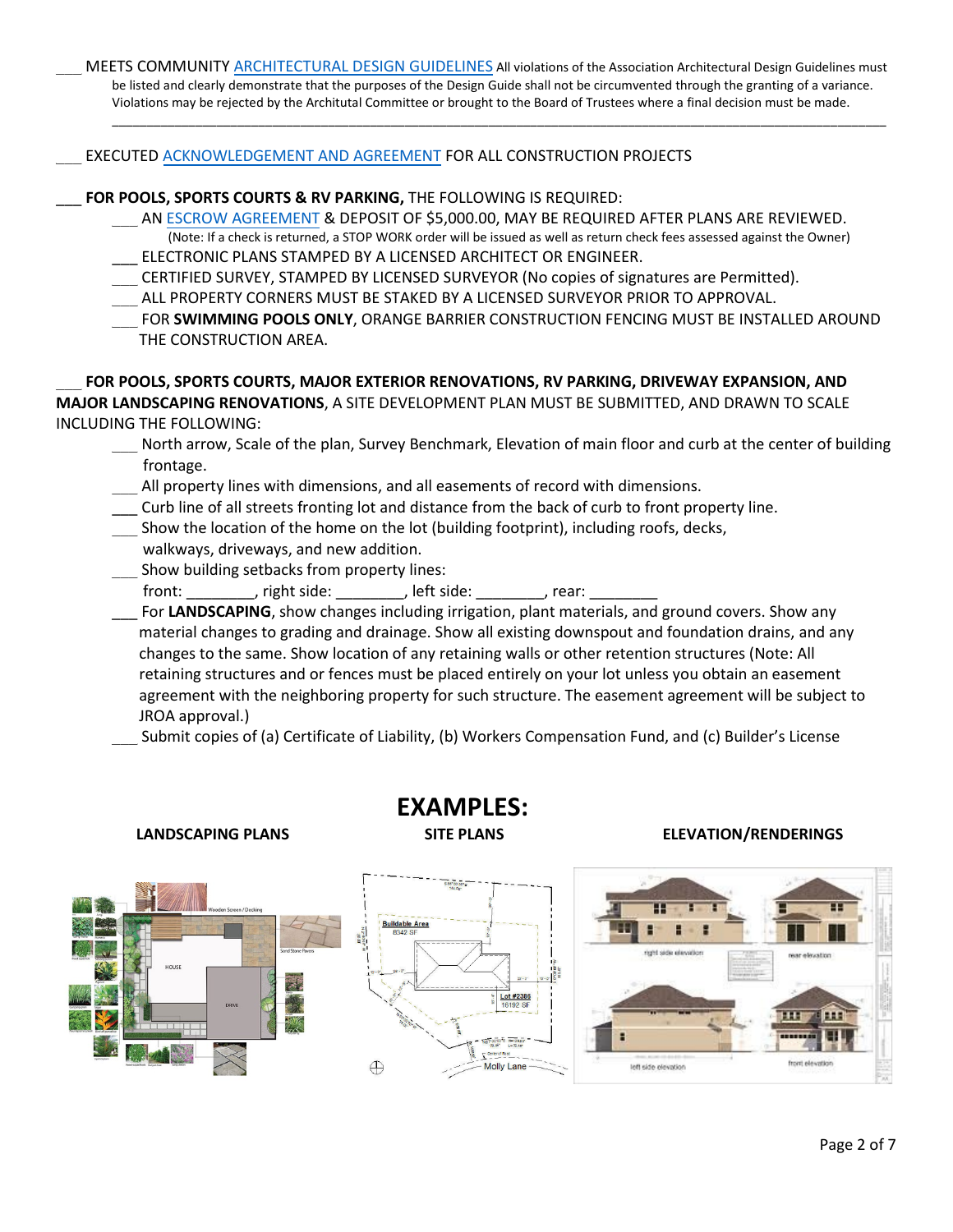## **Other terms and conditions during construction:**

- 1. A professional sign must be placed on the lot displaying the building lot number, lot address, name of builder and builder's contact information, and name of the owner.
- 2. Any mud, rocks, or debris tracked onto the roadway or in gutters must be cleaned daily. The lot owner and/or contractor shall regularly inspect the site and access roadways and shall perform whatever clean-up and maintenance necessary to maintain these areas in a clean and orderly condition. **If the Owner/Contractor fails to maintain clean streets and gutters, the Association in its sole discretion without further notice reserves the right to perform said clean-up of any mud or debris on roadways or gutters and charge all costs against the Owner.**
- 3. Building materials must not be stored in gutters or on the roadways without written permission from the County.
- 4. All construction must be finished by the Completion Date first listed above unless the ACC or BOT, in its sole discretion, approves an extension for good cause, not to exceed six months in length. A daily penalty of \$100 may be assessed at the Association's sole discretion for each day construction is incomplete past the Completion Date and charged to the Owner.
- 5. **Approval of a plan shall remain valid for six months from the date of approval**. If construction has not started within six months, the plans must be resubmitted for approval and will be subject to any changes made in the covenants, or the Architectural Guidelines during the interim period. An additional plan check fee must accompany the new application.
- 6. In the event of any type of violation, the Association may in its sole discretion impose a fine, commensurate with the severity of the violation and notice given, including violations toward any other neighboring property (see Acknowledgement and Agreement).

# **We the Owner and Contractor, understand the terms in this application and agree to follow them in the entirety:**

Owner: Contractor:

\_\_\_\_\_\_\_\_\_\_\_\_\_\_\_\_\_\_\_\_\_\_\_\_\_\_\_\_\_\_\_\_\_\_\_\_\_ \_\_\_\_\_\_\_\_\_\_\_\_\_\_\_\_\_\_\_\_\_\_\_\_\_\_\_\_\_\_\_\_\_\_\_\_\_\_

\_\_\_\_\_\_\_\_\_\_\_\_\_\_\_\_\_\_\_\_\_\_\_\_\_\_\_\_\_\_\_\_\_\_\_\_\_ \_\_\_\_\_\_\_\_\_\_\_\_\_\_\_\_\_\_\_\_\_\_\_\_\_\_\_\_\_\_\_\_\_\_\_\_\_\_

Date: **Date:** Date: **Date:** Partnership of the Date: **Date:** Partnership of the Date: **Date:**  $\theta$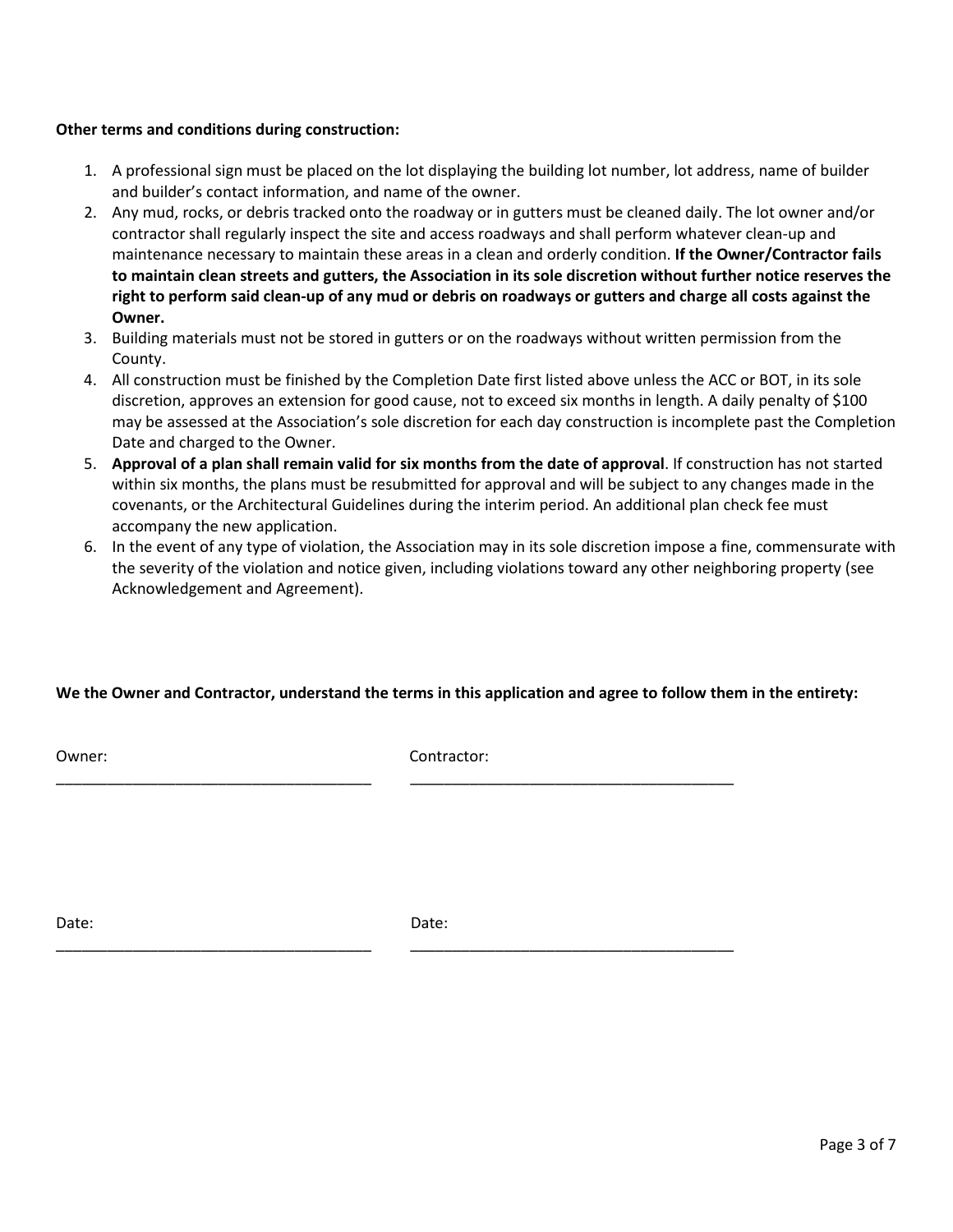**ATTACH** up to 6 pictures of proposed areas to be modified as well as wide-angle pictures of lot/home. Note: If you do not have PDF edit software to add images, add images in a Word or PowerPoint Document, save, and upload as PDF.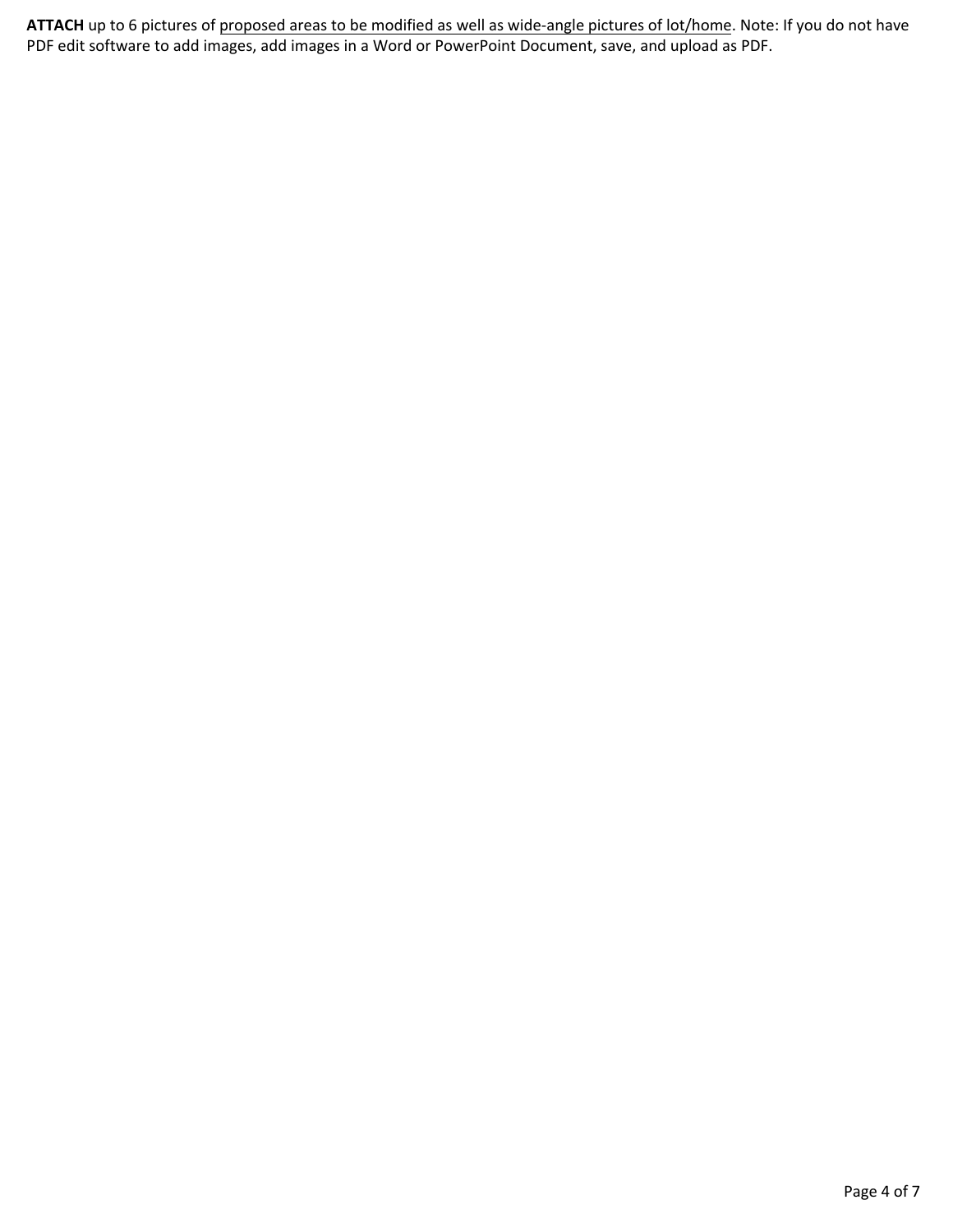**ATTACH** up to 6 pictures of proposed modifications with material sample/pictures, dimensions, and material descriptions. Note: If you do not have PDF edit software to add images, add images in a Word or PowerPoint Document, save, and upload as PDF.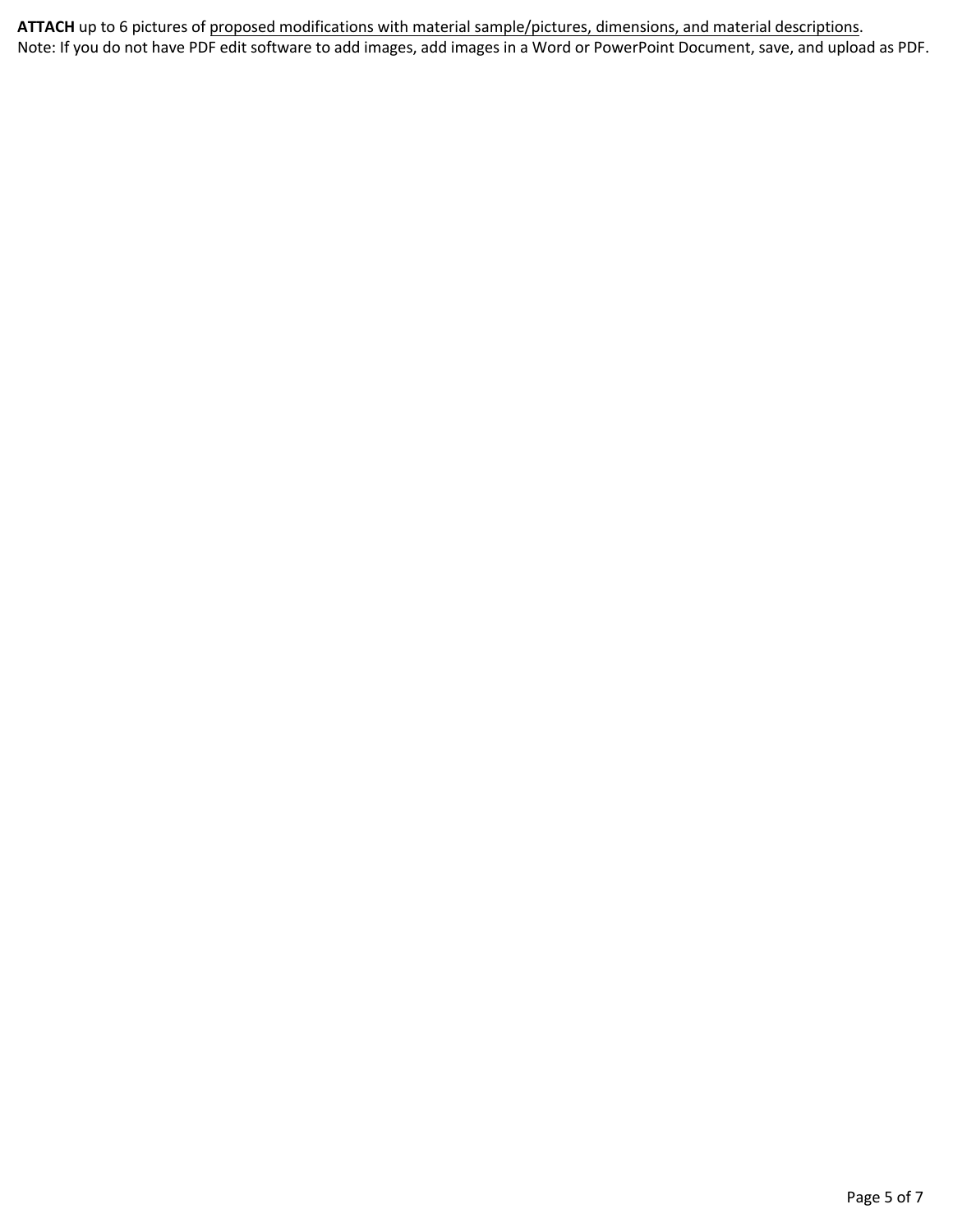**ATTACH** up to pictures of proposed site plan and/or survey showing dimensions of your lot, home, setbacks, driveway, grading, etc. Note: If you do not have PDF edit software to add images, add images in a Word or PowerPoint Document, save, and upload as PDF.